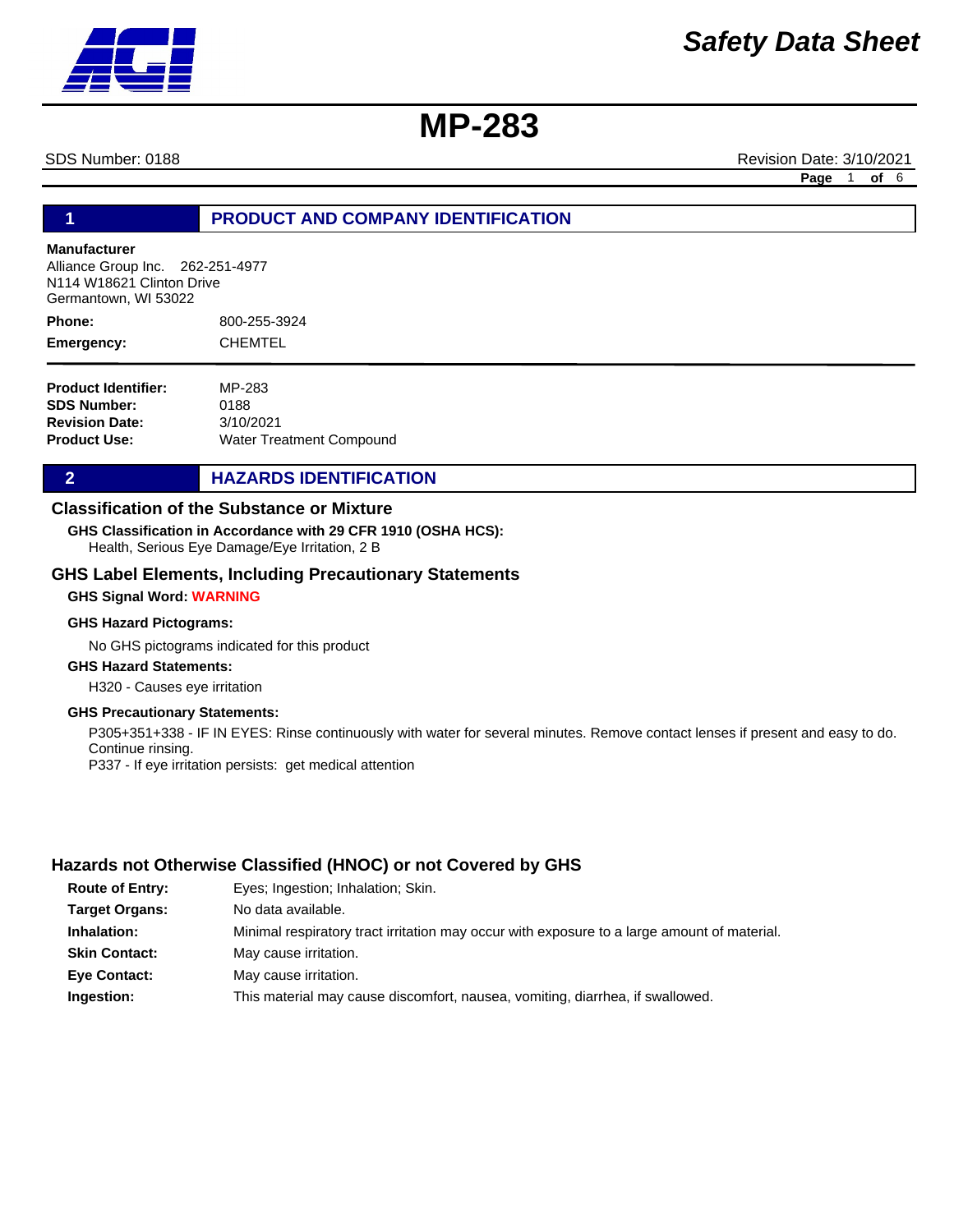SDS Number: 0188 Revision Date: 3/10/2021 **Page** 2 **of** 6

**HMIS III:** Health = 1, Fire = 0, Physical Hazard =  $0$ 

| HMIS                   |   |
|------------------------|---|
| <b>HEALTH</b>          |   |
| <b>FLAMMABILITY</b>    | ŋ |
| <b>PHYSICAL HAZARD</b> | ŋ |
| PERSONAL PROTECTION    |   |

# **3 COMPOSITION/INFORMATION OF INGREDIENTS**

Substance/Mixture: Mixture No hazardous ingredients

| Chemical Ingredients: |   |                    |
|-----------------------|---|--------------------|
| CAS#                  | % | Chemical Name:     |
| 6381-77-7             |   | Sodium Erythorbate |

# **4 FIRST AID MEASURES**

| Inhalation:         | If symptoms develop, move victim to fresh air. If symptoms persist, obtain medical attention.                |
|---------------------|--------------------------------------------------------------------------------------------------------------|
|                     |                                                                                                              |
| Skin Contact:       | Not a direct hazard. Non-irritating. Wash with soap and water.                                               |
| <b>Eve Contact:</b> | Non-irritating. Flush with large amounts of water. Remove contact lenses                                     |
| Ingestion:          | Not a direct hazard. Drink large quantities of water. Never give anything by mouth to an unconscious person. |

### **5 FIRE FIGHTING MEASURES**

| <b>Flammability:</b>       | Not flammable or combustible. |
|----------------------------|-------------------------------|
| <b>Flash Point:</b>        | No Data Available             |
| <b>Flash Point Method:</b> | No data available.            |
| <b>Burning Rate:</b>       | No data available.            |
| <b>Autoignition Temp:</b>  | None                          |
| LEL:                       | No data available.            |
| UEL:                       | No data available.            |
|                            |                               |

Fire Fighting Methods

Evacuate area of unprotected personal. Wear protective clothing including NIOSH Approved self- contained breathing apparatus. Remain upwind of fire to avoid hazardous vapors and decomposition products. Use water spray to cool fire exposed containers and disperse vapors.

### *Extinguishing Media*

**Suitable:** Use extingushing measures that are appropriate to local circumstances and the surrounding environment.

**Unsuitable fire extinguisher:** No data available. **Unusual Fire or Explosion Hazards:** No data available.

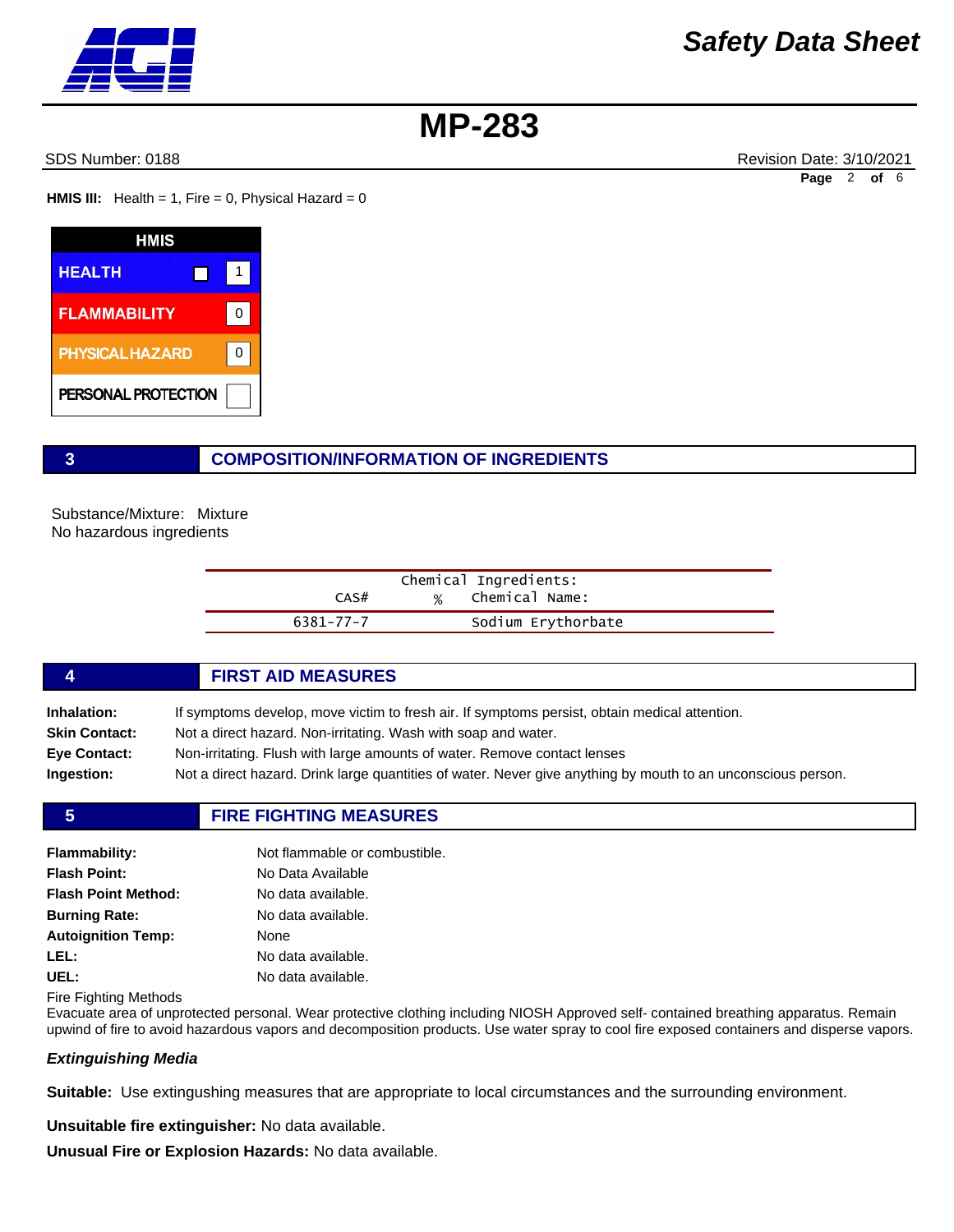SDS Number: 0188 Revision Date: 3/10/2021 **Page** 3 **of** 6

# **6 ACCIDENTAL RELEASE MEASURES**

# **Personal Precautions**

Use personal protective equipment. No conditions to be specially mentioned

# **Environmental Precautions**

Do not let products enter drains. Discharge into the environment must be avoided.Do not allow material to contaminate ground water.

### **Spill**

Soak up with inert absorbent material and place in container for disposal according to local regulations. Keep in suitable, closed containers for disposal.

|                                          | <b>HANDLING AND STORAGE</b>                                                                                                                                                                                                                                                                                                                                                               |
|------------------------------------------|-------------------------------------------------------------------------------------------------------------------------------------------------------------------------------------------------------------------------------------------------------------------------------------------------------------------------------------------------------------------------------------------|
| <b>Handling Precautions:</b>             | Avoid contact with eyes, skin, or clothing. Wash thoroughly after handling.                                                                                                                                                                                                                                                                                                               |
| <b>Storage Requirements:</b>             | Store in cool/dry area. Keep container tighly closed in a dry and well ventilated area. Do not freeze.                                                                                                                                                                                                                                                                                    |
| 8                                        | <b>EXPOSURE CONTROLS/PERSONAL PROTECTION</b>                                                                                                                                                                                                                                                                                                                                              |
| <b>Engineering Controls:</b>             | Provide local exhaust ventilation. Maintain adequate ventilation.                                                                                                                                                                                                                                                                                                                         |
| <b>Personal Protective</b><br>Equipment: | <b>Hygiene Measures:</b><br>Handle in accordance with good industrial hygiene and safety practice. Wash hands before breaks and<br>at the end of workday.<br>Respiratory:<br>No personal respiratory protective equipment is required.<br>Eyes and Face:<br>Wear chemical safety goggles while handling this product.<br>Skin:<br>For prolonged or repeated contact use protective gloves |

Contains no substances with occupational exposure limit values

| 9                                     | PHYSICAL AND CHEMICAL PROPERTIES |  |
|---------------------------------------|----------------------------------|--|
| Appearance:                           | Clear.                           |  |
| <b>Physical State:</b>                | Liquid                           |  |
| Odor:                                 | No odor.                         |  |
| <b>Odor Threshold:</b>                | No data available.               |  |
| <b>Molecular Formula:</b>             | No data available.               |  |
| <b>Particle Size:</b>                 | No data available.               |  |
| Solubility:                           | Dispersible                      |  |
| <b>Spec Grav./Density:</b>            | 1.10                             |  |
| <b>Softening Point:</b>               | No data available.               |  |
| <b>Viscosity:</b>                     | No data available.               |  |
| <b>Percent Volatile:</b>              | None                             |  |
| <b>Saturated Vapor Concentration:</b> | No data available.               |  |
| <b>Heat Value:</b>                    | No data available.               |  |
| <b>Boiling Point:</b>                 | No data available.               |  |
| <b>Freezing/Melting Pt.:</b>          | $32^{\circ}$ F                   |  |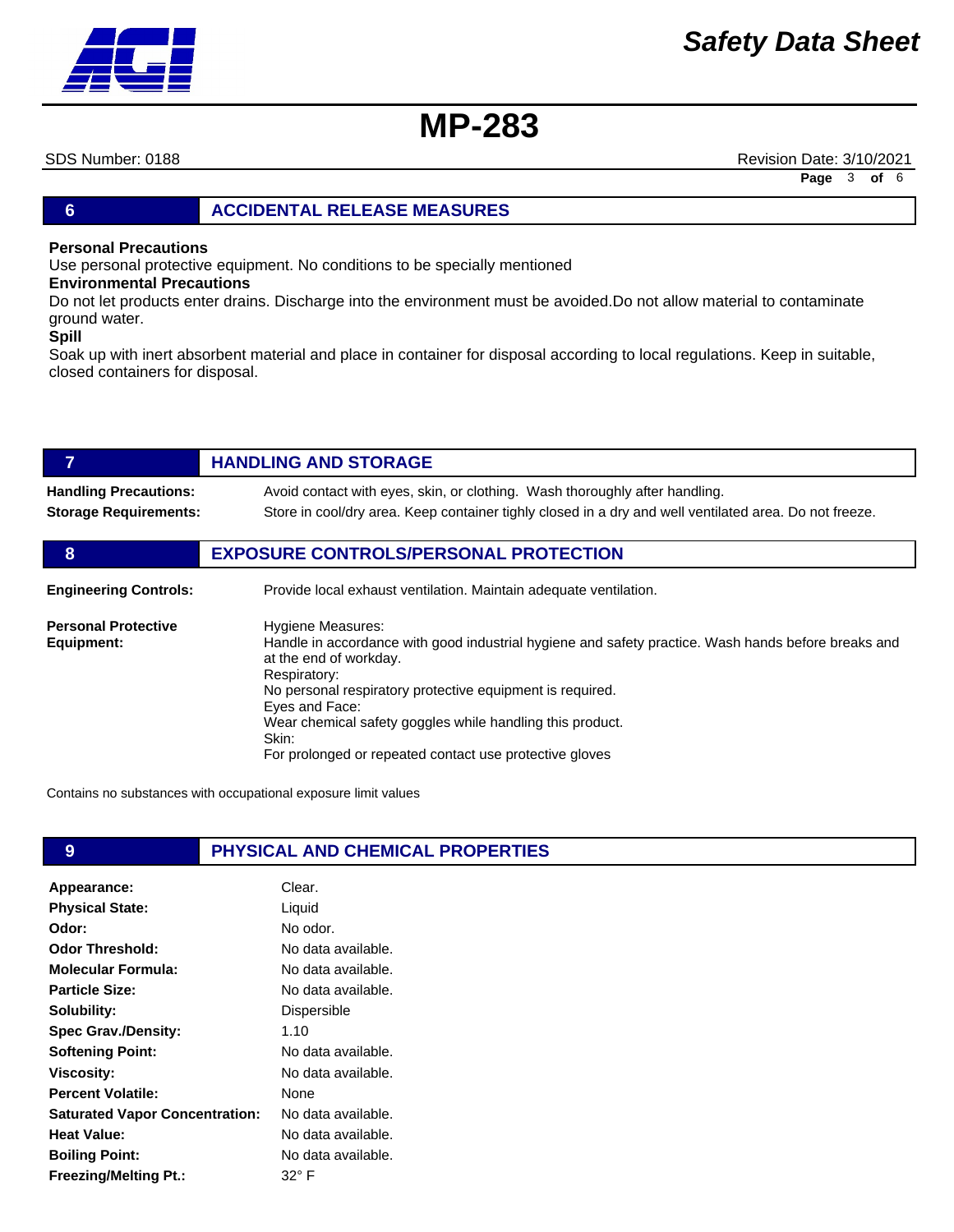

SDS Number: 0188 Revision Date: 3/10/2021 **Page** 4 **of** 6

| <b>Flammability:</b>                       | No data available. |
|--------------------------------------------|--------------------|
| <b>Flash Point:</b>                        | No data available. |
| <b>Partition Coefficient:</b>              | No data available. |
| Octanol:                                   | No data available. |
| <b>Vapor Pressure:</b>                     | No data available. |
| <b>Vapor Density:</b>                      | No data available. |
| pH:                                        | 7.0                |
| VOC:                                       | No data available. |
| Evap. Rate:                                | No data available. |
| <b>Bulk Density:</b>                       | No data available. |
| <b>Molecular weight:</b>                   | No data available. |
| <b>Auto-Ignition Temp:</b>                 | No data available. |
| <b>Decomp Temp:</b>                        | No data available. |
| UFL/LFL:                                   | No data available. |
| Lower Explosion Limits: No data available. |                    |

Upper Explosion Limits: No data available.

# **10 STABILITY AND REACTIVITY**

| <b>Reactivity:</b>               | No data available.                                                                    |
|----------------------------------|---------------------------------------------------------------------------------------|
| <b>Chemical Stability:</b>       | Product is stable under normal conditions.                                            |
| <b>Conditions to Avoid:</b>      | No data available.                                                                    |
| <b>Materials to Avoid:</b>       | Strong oxidizers. Acids.                                                              |
| <b>Hazardous Decomposition:</b>  | After evaporation of water, residue can burn to produce carbon monoxide and monoxide. |
| <b>Hazardous Polymerization:</b> | Will not occur.                                                                       |

# **11 TOXICOLOGICAL INFORMATION**

## **Toxicity Data:**

Acute Dermal Toxicity: » The product has no acute dermal toxicity

# **Carcinogenicity:**

IARC: No component of this product present at levels greater than or equal to 0.1% is identified as probable, possible or confirmed human carcinogen by IARC.

**ACGIH:** No component of this product present at levels greater than or equal to 0.1% is identified as a carcinogen or potential carcinogen by ACGIH.

**NTP:** No component of this product present at levels greater than or equal to 0.1% is identified as a known or anticipated carcinogen by NTP.

**OSHA:** No component of this product present at levels greater than or equal to 0.1% is identified as a carcinogen or potential carcinogen by OSHA.

| Mutagenicity:      | No data available. |
|--------------------|--------------------|
| Teratogenicity:    | No data available. |
| Fertility Effects: | No data available. |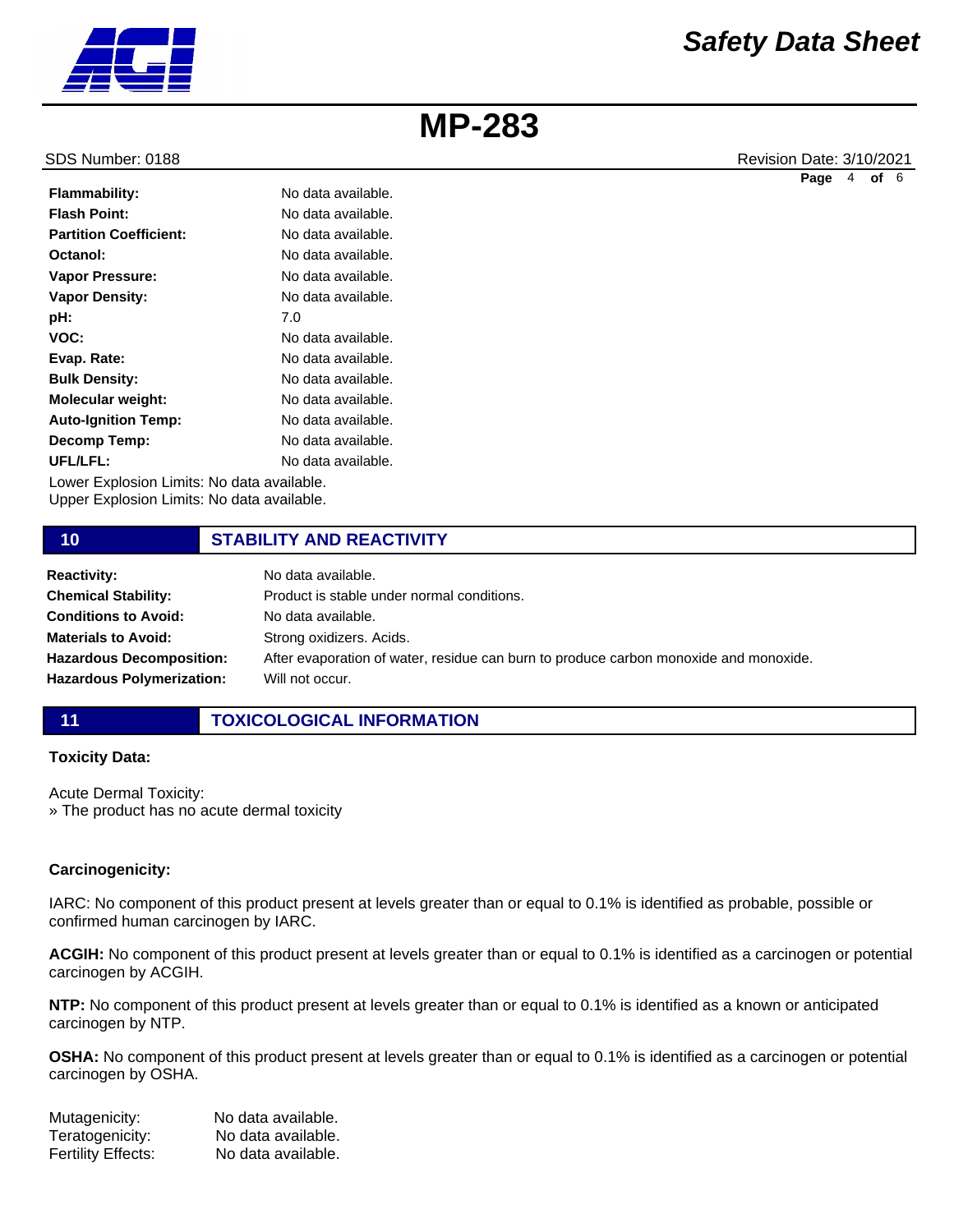SDS Number: 0188 Revision Date: 3/10/2021

**Page** 5 **of** 6

**12 ECOLOGICAL INFORMATION** 

**Biodegradability:** No data available

**EcoToxicity:**

Toxicity to fish - No data available

Toxicity to aquatic invertebrate - No data available

Bioaccumulative potential: No data available

Mobility in soil: No data available

**13 DISPOSAL CONSIDERATIONS**

This material is not considered hazardous waste.

Recommendation: must be disposed of in accordance with the federal, state and local control regulations

**14 TRANSPORT INFORMATION**

Not DOT regulated as a hazardous product.

**15 REGULATORY INFORMATION**

This product does not contain chemicals known to the State of California to cause cancer, birth defects, or other reproductive harm.

# **FEDERAL REGULATIONS**

TSCA Inventory Status: All components of this product are listed as "Active" on the Toxic Substances Control Act (TSCA) 8 (b) Inventory.

CERCLA / SARA Emergency Reporting: A spill or release of this material may trigger the emergency release reporting requirements under CERCLA (40 CFR Part 300) and/or SARA Title III (40 CFR Part 355). State or local reporting requirements may differ from federal requirements. **This product does not require reporting.**

SARA Title III Section 313: **This product does not require reporting**.

Clean Water Act (CWA): The following chemicals are listed under Section 311 as hazardous substances requiring the submission of a National Pollutant Discharge Elimination System (NPDES) permit application to EPA. **» This product does not require reporting.**

# **STATE REGULATIONS**

**California-** The following components are listed under Prop 65: None.

**Massachusetts - RTK Substances:** The following components are listed: None listed

**New Jersey - RTK Substances:** The following components are listed: None listed

**Pennsylvania - RTK Substances:** The following components are listed: None listed